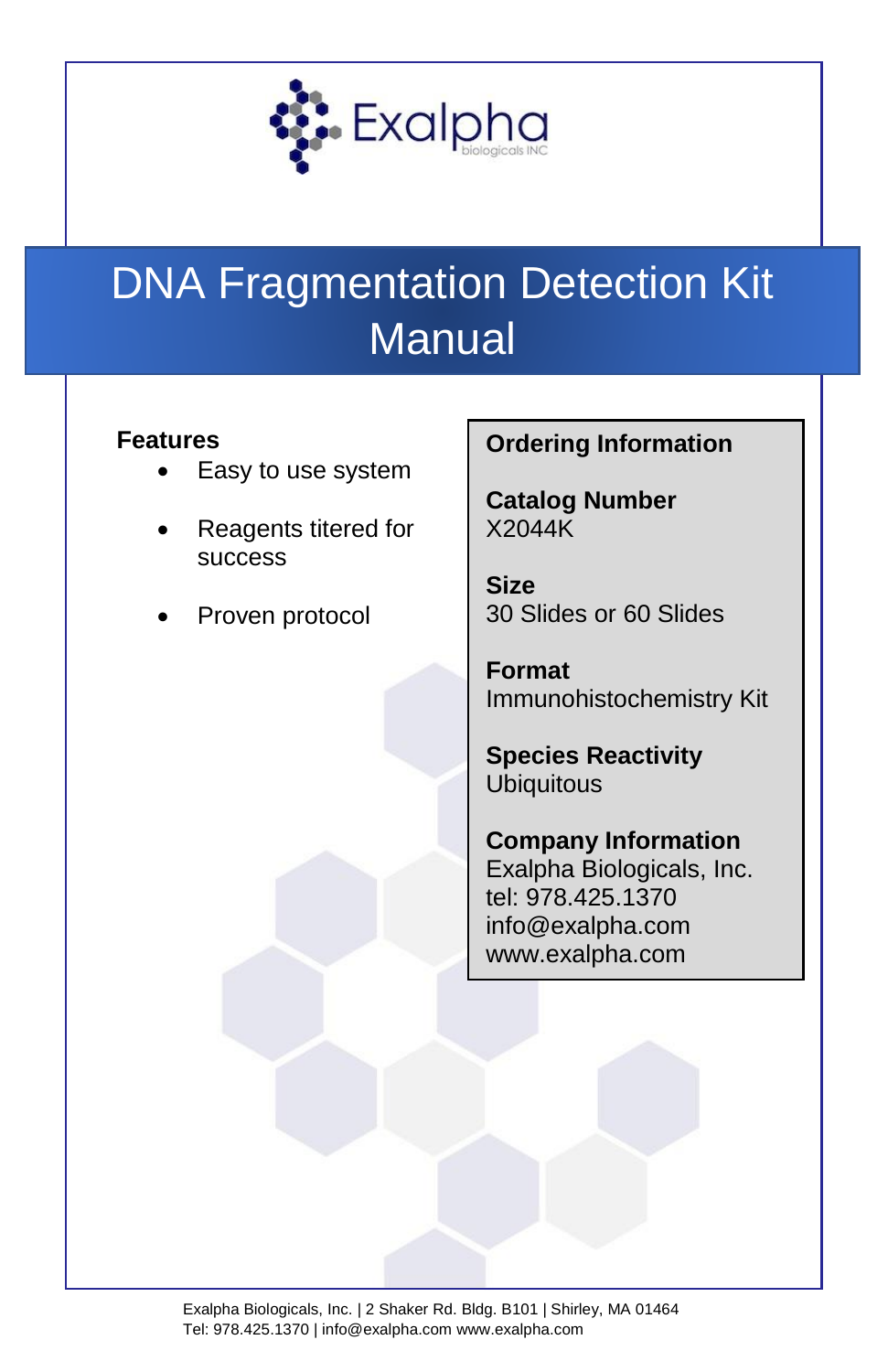

# **Other Kits & Reagents Available from Exalpha Biologicals**

DNA Fragmentation Detection Kit X2044K1 (30 Tests) X2044K2 (60 Tests)

BrdU Cell Proliferation Assay Kit X1327K1 (200 Tests) X1327K2 (1000 Tests) X1327K3 (5000 Tests)

BrdU Chemiluminescent Cell Proliferation Assay Kit X1623K1 (200 Tests) X1623K2 (1000 Tests) X1623K3 (5000 Tests)

BrdU Immunohistochemistry Kit X1545K.1 (50 Sections)

BrdU Reagent for In Vivo Injection X2834 (5 x 5 mg)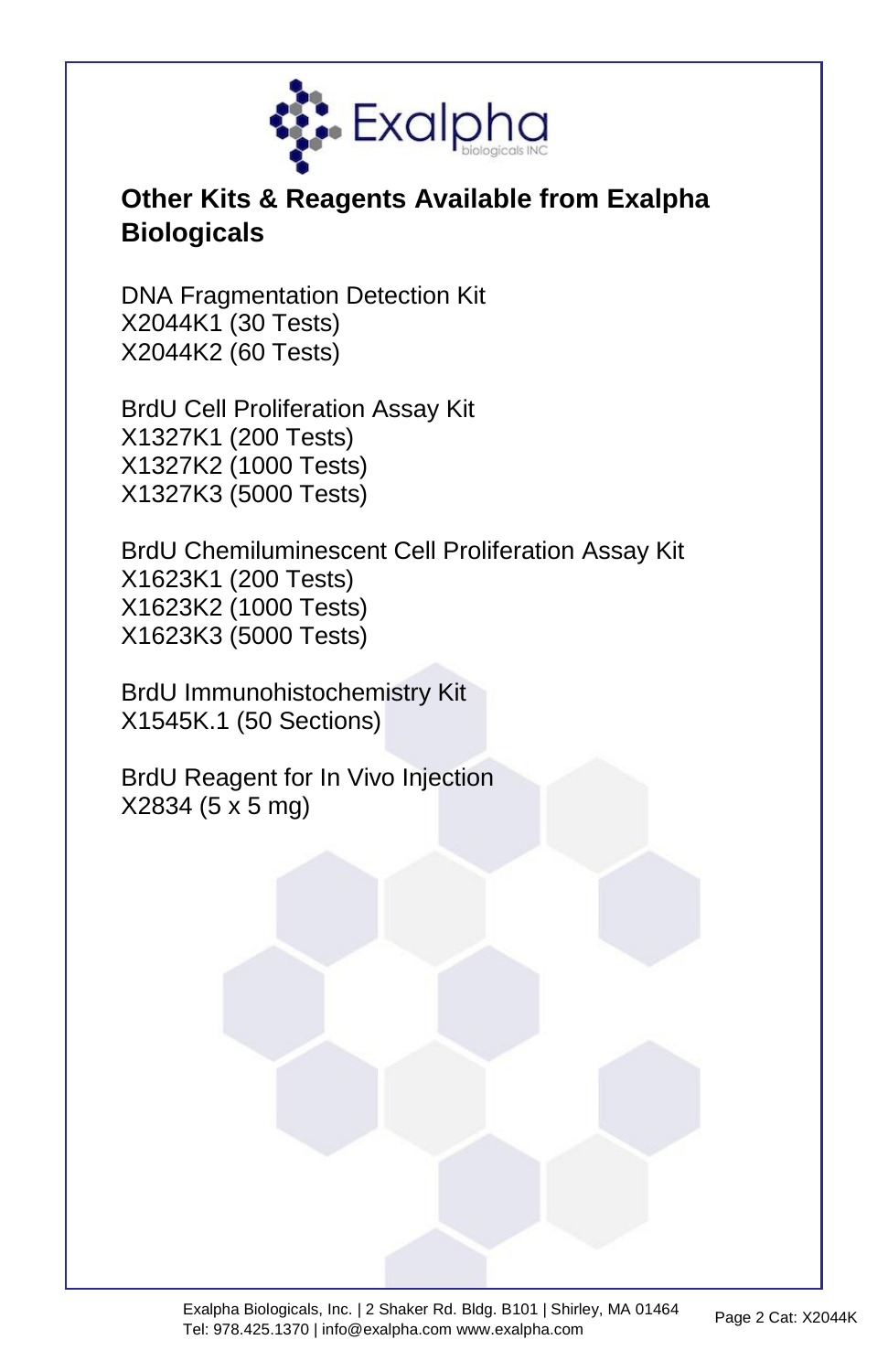

### **Table of Contents**

| Intended Use                                   | 4                 |
|------------------------------------------------|-------------------|
| Storage of Kit Components                      | 4                 |
| <b>Reagent Stability</b>                       | 4                 |
| Background                                     | $5-6$             |
| Principle of the Assay                         | 7                 |
| <b>Materials Provided</b>                      | $7 - 8$           |
| <b>Materials Required but Not Provided</b>     | 8                 |
| <b>Precautions and Recommendations</b>         | $9 - 10$          |
| Procedure Outline - Paraffin-Embedded Sections | $10 - 11$         |
| <b>Detailed Assay Protocol</b>                 | $11 - 15$         |
| <b>Application Notes</b>                       | $15 - 19$         |
| <b>Evaluation of Results</b>                   | 19-20             |
| <b>Generation of Control Samples</b>           | $20 - 21$         |
| Ordering Information                           | <b>Back Cover</b> |
|                                                |                   |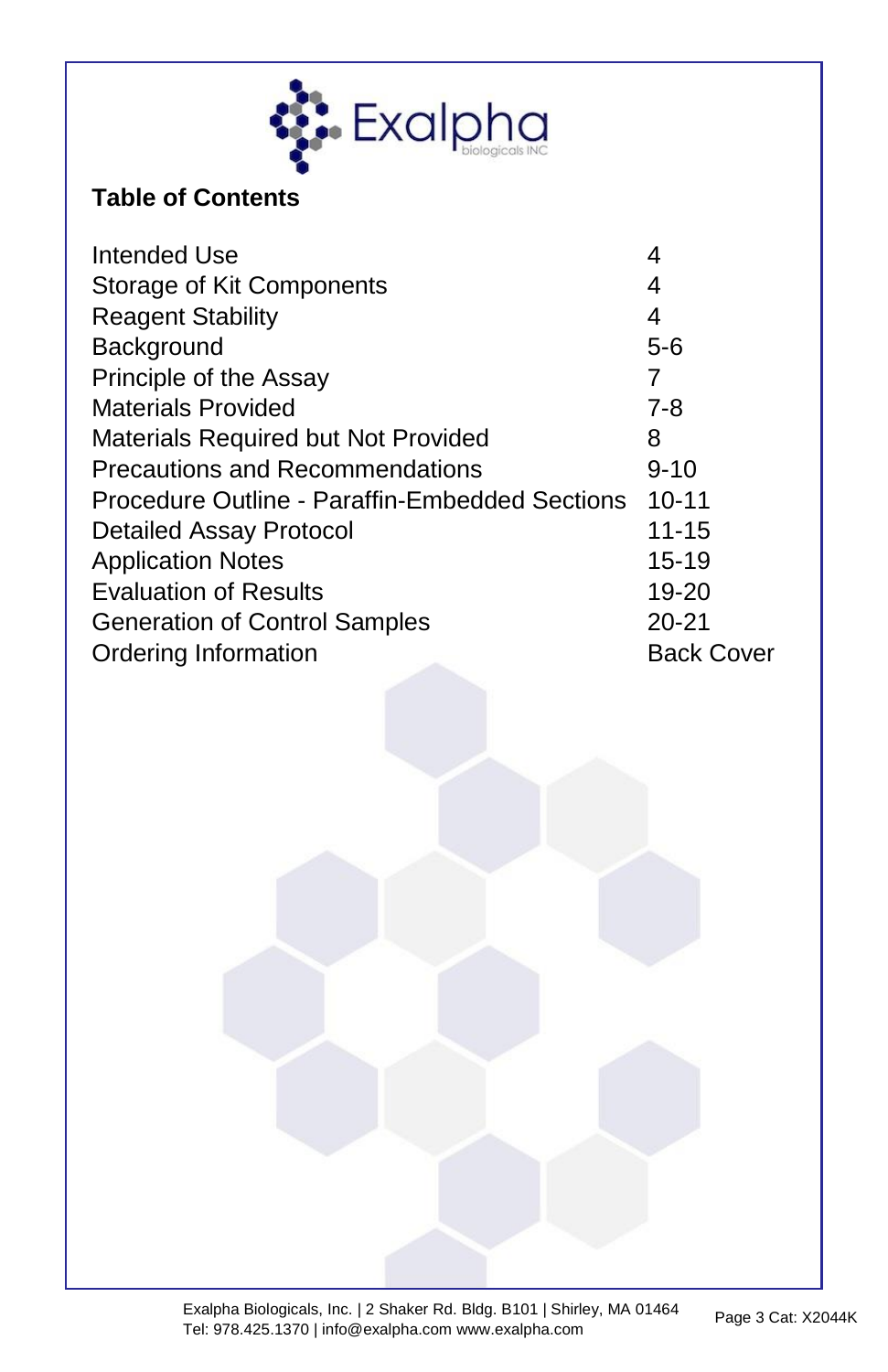

#### **Intended Use**

Exalpha's DNA Fragmentation Detection Kit is a nonisotopic system for the labeling of DNA breaks in apoptotic cell nuclei in paraffin-embedded tissue sections, tissue cryosections, and in cell preparations fixed on slides.

This assay is for research use only and not for use in diagnostic or therapeutic procedures.

#### **Storage of Kit Components**

Exalpha's DNA Fragmentation Detection Kit components are shipped on cold pack. Upon receipt, store kit at -20°C in a non-frost-free freezer. For long term storage, it is recommended that you aliquot and freeze the TdT Enzyme (Component 4), TdT Labeling Reaction Mix (Component 3), 25x Streptavidin-HRP Conjugate (Component 7), and Proteinase K (Component 1) at -20 °C. Thirty (30) minutes prior to use of each component, thaw component and keep on cold block or on ice. Return the components to -20°C for long term storage or 4-8ºC for short term storage (up to 2 weeks) immediately after use. Special care should be taken to keep TdT Enzyme (Component 4), TdT Labeling Reaction Mix (Component 3), 25x Streptavidin-HRP Conjugate (Component 7), and Proteinase K (Component 1) cold by pulling out the number of aliquots needed for the test, keeping them on ice, and leaving the remaining aliquots at -20°C.

### **Reagent Stability**

All of the reagents included with the DNA Fragmentation Detection Kit have been tested for stability. Reagents should not be used beyond the stated expiration date.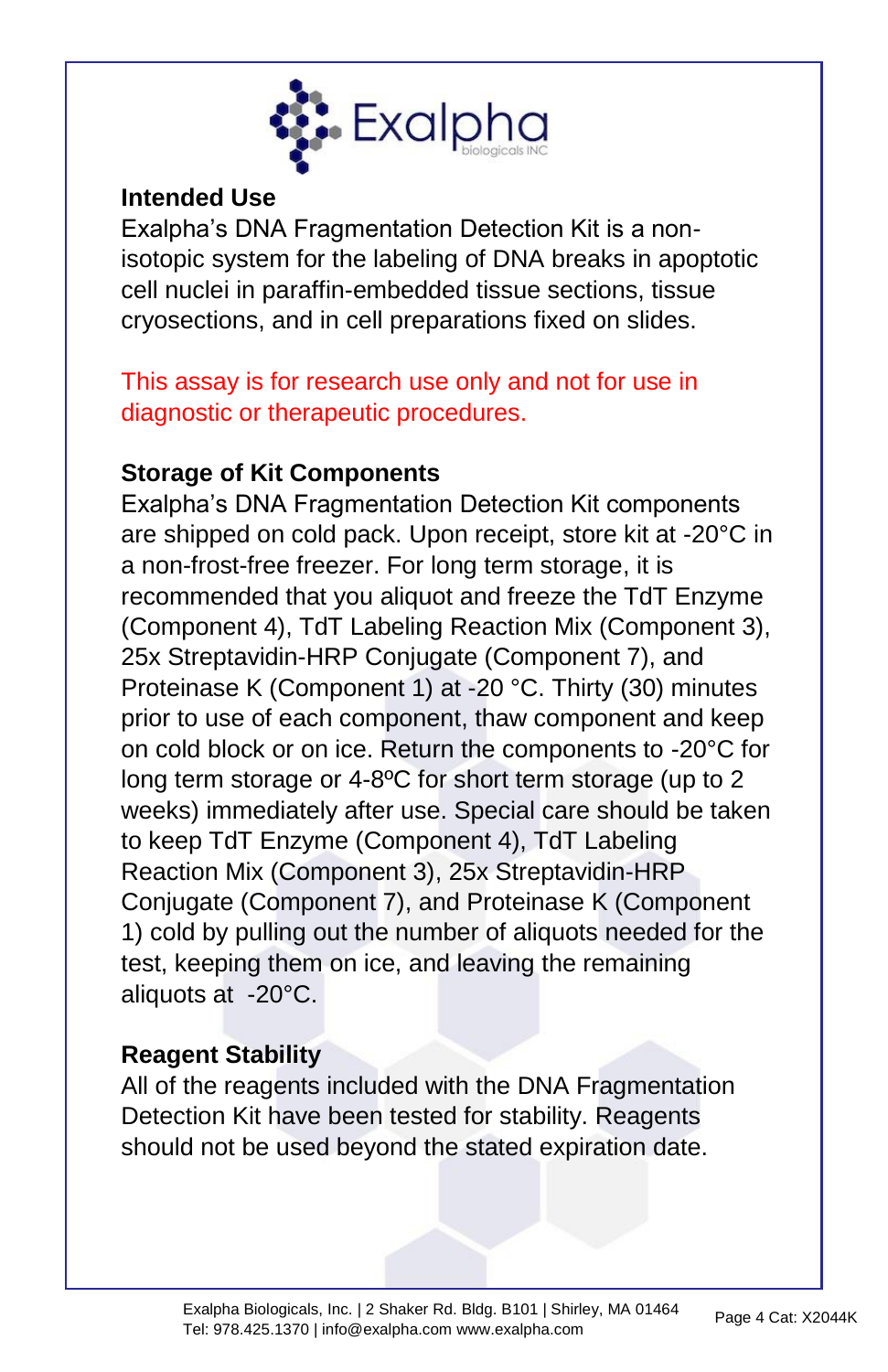



Figure 1. Positive result in DNA Fragmentation Detection Kit (X2044K) using paraffin fixed human tonsil tissue, 10 μm sections (1000X).

#### **Background**

Cell death occurs by two major mechanisms, necrosis and apoptosis. Apoptosis is also known as programmed cell death or ankoikis (a form of apoptosis which is induced by anchorage-dependent cells detaching from the surrounding extracellular matrix). Apoptosis leads to the elimination of cells without releasing harmful substances into the surrounding area. Too little or too much apoptosis plays a role in a great many diseases.

When apoptosis functions inappropriately, cells that should be eliminated survive and potentially become immortal, as in cancer or leukemia. When apoptosis works overly well, too many cells may 'die' and the result may be grave tissue damage. This is the case in stroke and neurodegenerative disorders such as Alzheimer, Huntington and Parkinson diseases. The term 'apoptosis' refers only to the structural changes a cell goes through during the process of programmed cell death and not to the process itself. Classical necrotic cell death occurs due to noxious injury or trauma to the cell while apoptosis is an energy dependent mechanism that takes place during normal cell development. While necrotic cell death results in cell lysis, cellular apoptosis is characterized morphologically by cell shrinkage, nuclear pyknosis, chromatin condensation, and blebbing of the plasma membrane. Apoptosis is the result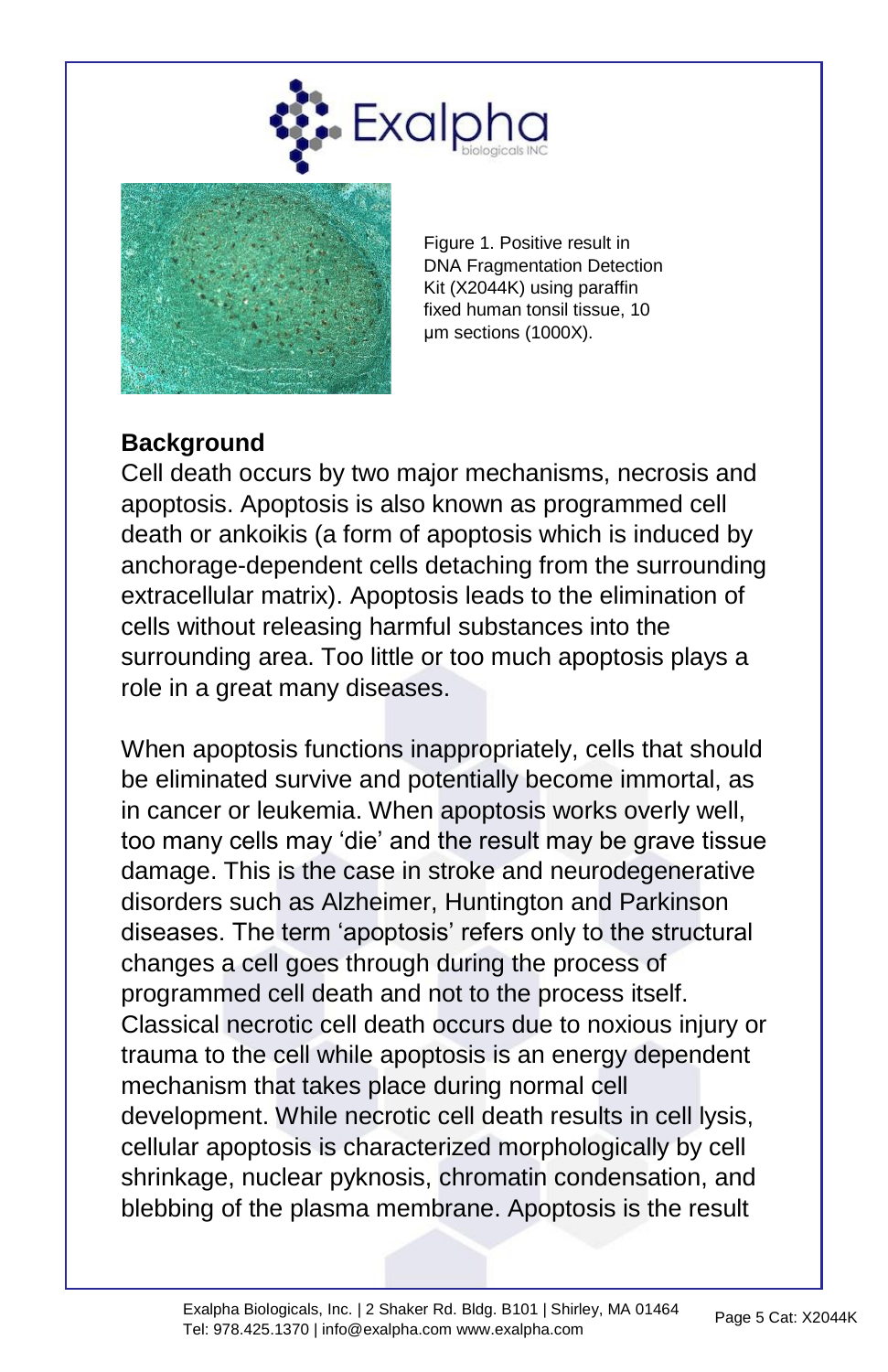

of a cascade of molecular and biochemical events involving endogenous endonucleases that cleave DNA into the prototypical 'ladder of DNA fragments' that may be visualized in agarose gels. Observation of oligonucleosomal DNA fragments by DNA laddering has long been the most acceptable and only available assay for the detection of apoptosis.

Exalpha's DNA Fragmentation Detection Kit exploits the fact that apoptotic endonucleases not only affect cellular DNA by producing the classical DNA ladder but also generate free 3'-OH groups at the ends of these DNA fragments. These free 3'-OH groups are end-labeled by the DNA Fragmentation Detection Kit allowing for the detection of apoptotic cells using a molecular biology-based, endlabeling technique.



Figure 2. DNA Fragmentation Detection Kit (X2044K) using paraffin fixed human tonsil tissue, 10 μm sections (1000X). [A] Section processed and counter-stained with methyl green according to the DNA Fragmentation Detection Kit manual. [B] Counter-stain step was eliminated to more clearly illustrate the level of positive staining in the germinal centers of tonsil tissue. [C] Section treated with DNase I in order to generate a positive control slide. Note all nuclei stain positive. The use of DNase I generates free 3'-OH groups on cellular DNA, these free 3'-OH groups are then labeled with biotin-nucleotide by the TdT in the DNA Fragmentation Detection Kit (X2044K). [D] Negative control, where the TdT enzyme step was eliminated, thereby generating a negative slide.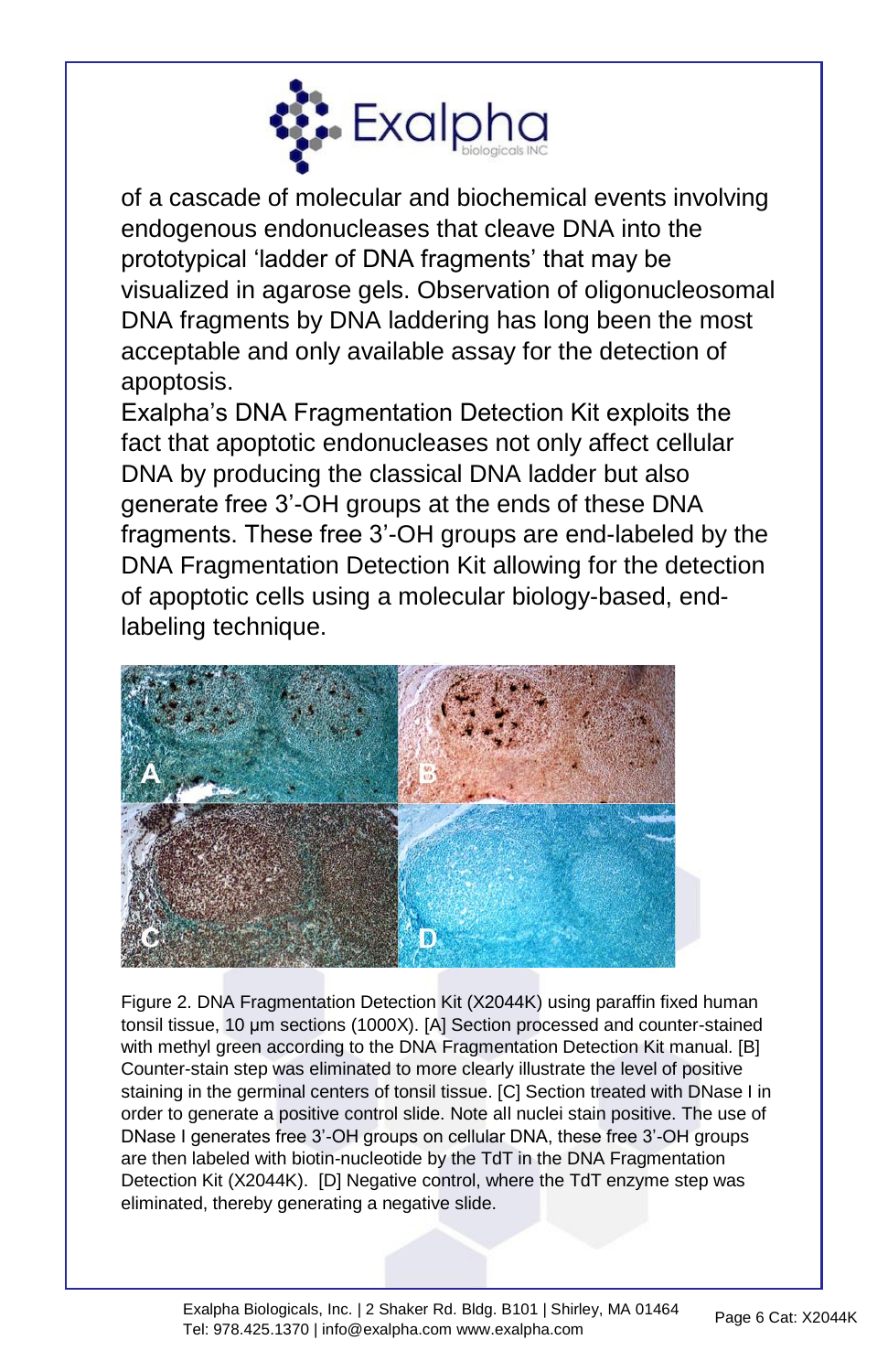

#### **Principle of the Assay**

Exalpha's DNA Fragmentation Detection Kit allows for the recognition of apoptotic nuclei in paraffin-embedded tissue sections, frozen tissue sections, or in preparations of single cell suspensions fixed on slides. In this assay Terminal deoxynucleotidyl Transferase (TdT) binds to exposed 3'-OH ends of DNA fragments generated in response to apoptotic signals and catalyzes the addition of biotin-labeled deoxynucleotides. Biotinylated nucleotides are detected using a streptavidin-horseradish peroxidase (HRP) conjugate. Diaminobenzidine (DAB) reacts with the HRP labeled sample to generate an insoluble colored (brown) substrate at the site of DNA fragmentation. Counterstaining with Methyl Green aids in the morphological evaluation and characterization of normal and apoptotic cells.

### **Materials Provided**

The DNA Fragmentation Detection kit supplies sufficient reagents to stain 30 (X2044K1) or 60 (X2044K2) specimens of approximate size 2.5 cm2. Components shown below in are for the K1 (30 slides) size.

- 1. Proteinase K, a pH-stabilized Solution (Part#J0134): 50 µl
- 2. TdT Equilibration Buffer (Part#J0136): 4 ml
- 3. TdT Labeling Reaction Mix, an optimized mix of labeled and unlabeled nucleotides (Part# J0141): 1.3 ml
- 4. TdT Enzyme, Terminal Deoxynucleotidyl Transferase.

(Part# J0146): 40 µl

5. Stop Buffer

(Part# J0137): 4 ml

6. Block Buffer

(Part# J0138): 12 ml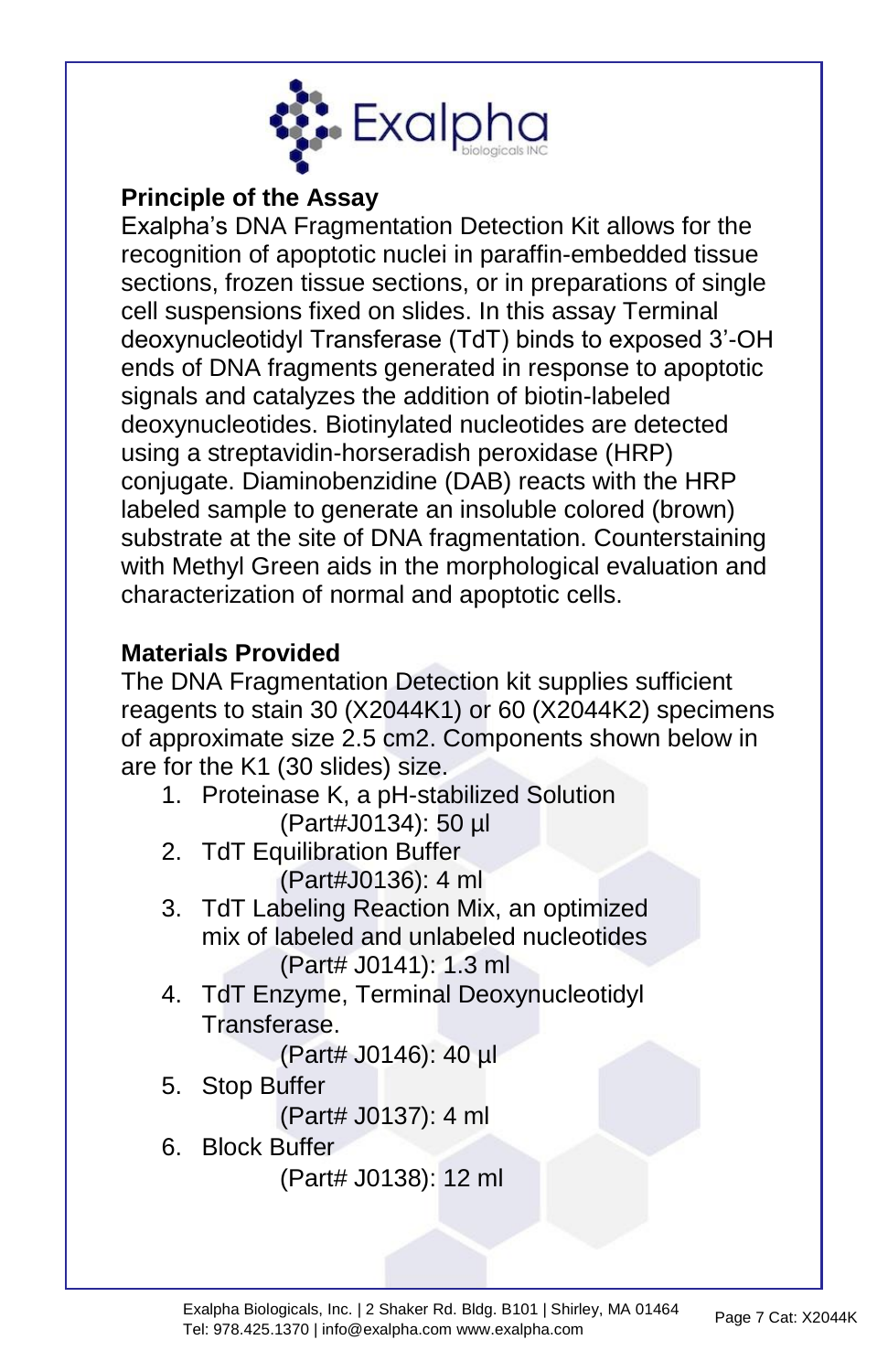

- 7. 25X Streptavidin-HRP Conjugate (Part# J0139): 150 µl
- 8. DAB Concentrate (Part# J0027): 150 µl
- 9. DAB Reaction Buffer (Part# J0026): 4 ml
- 10. Methyl Green Counterstain (Part# J0140): 3.5 ml

## **Materials Required But Not Provided**

- 1. Xylene
- 2. Ethanol, 100, 90, 80, 70%
- 3. Methanol
- 4. 30% hydrogen peroxide
- 5. Tris-buffered saline (1X TBS, 20 mM Tris pH 7.6, 140 mM NaCl)
- 6. DNase I (optional, for use in generating positive control)
- 7. Distilled de-ionized water
- 8. Coplin jars, glass or plastic with slide holders
- 9. Humidified chamber
- 10. Glass or plastic coverslips
- 11. Toluene or xylene based mounting media (such as Permount® )
- 12. Microscope
- 13. 1-20 μl, 20-200 μl, and 200-1000 μl precision pipettors
- 14. Sterile DNase/RNase free disposable pipette tips
- 15. Microcentrifuge tubes
- 16. Absorbent wipes (such as Kimwipes)
- 17. Cold block or ice bath
- 18. Pap pen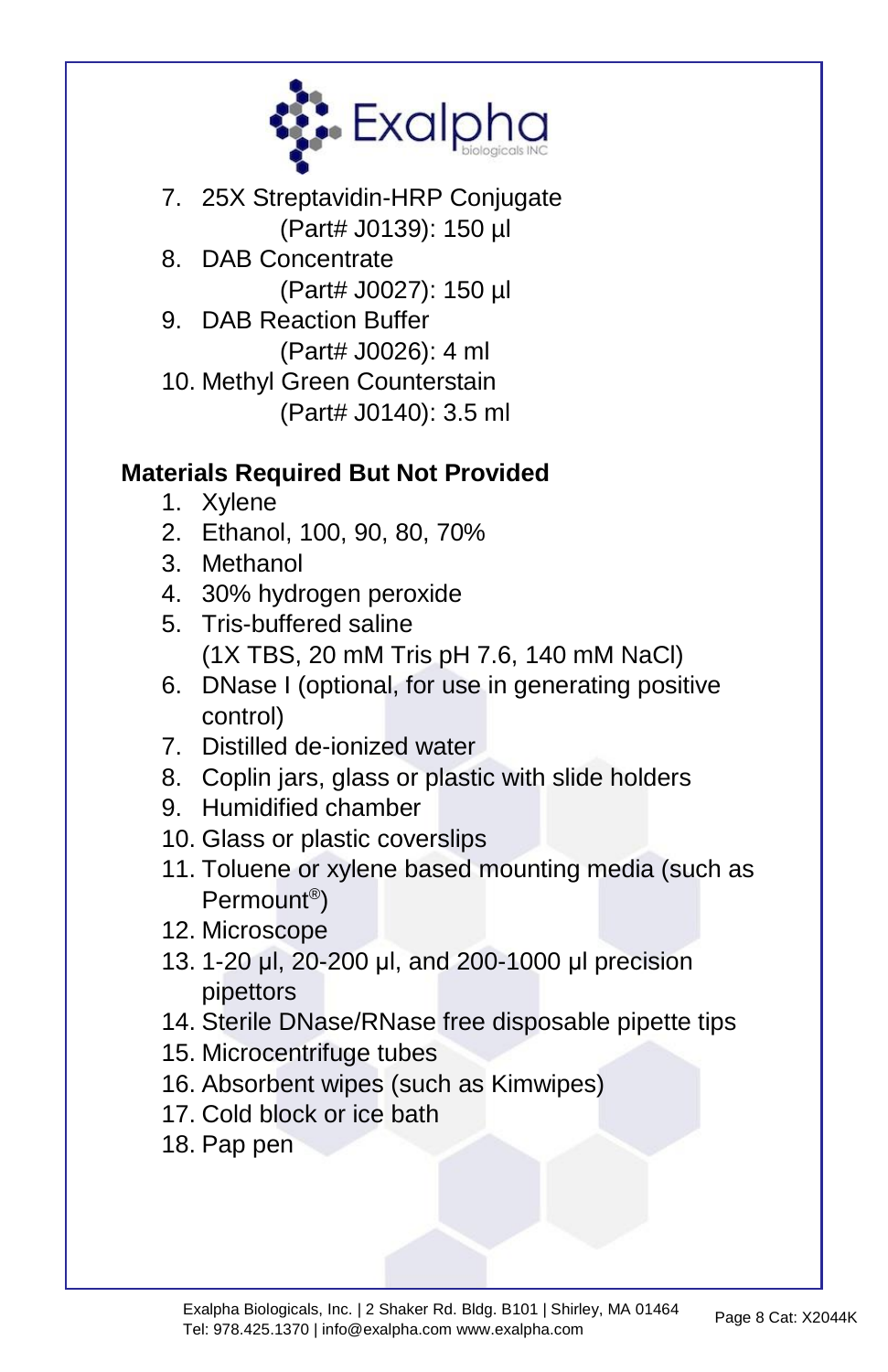

#### **Precautions and Recommendations**

# READ ALL INSTRUCTIONS COMPLETELY BEFORE PERFORMING ASSAY.

- For optimal results read these instructions completely before using this kit.
- The TdT Enzyme contains glycerol and will not freeze solid at -20°C. To preserve the activity of this enzyme, do not remove it from the -20°C freezer storage until immediately before use in preparing the labeling reaction mixture. Pulse-spin the TdT Enzyme tube in a microcentrifuge prior to opening. Place the TdT Enzyme in a -20°C storage device (cold block or ice bath) for use. To preserve enzyme activity, return immediately to -20°C for long term storage or 4-8ºC for short term storage (up to 2 weeks) after use. Components containing glycerol should not be stored at -80°C.
- All other DNA Fragmentation Detection Kit components, with the exception of Stop Buffer (Component 5), Block Buffer (Component 6), and Methyl Green Counterstain (Component 10), should be kept on ice or in a cold block during usage, and then promptly returned to -20°C for long term storage or 4-8ºC for short term storage (up to 2 weeks) after use.
- To avoid reagent loss in tube caps, briefly pulse spin all solutions before removing caps and before use.
- Diaminobenzidine (DAB) solution contains potential carcinogens.
- Cacodylic acid is a component of the TdT Equilibration Buffer and TdT Labeling Reaction Mix. Cacodylic acid is toxic and carcinogenic. Avoid contact with eyes and skin. Do not ingest.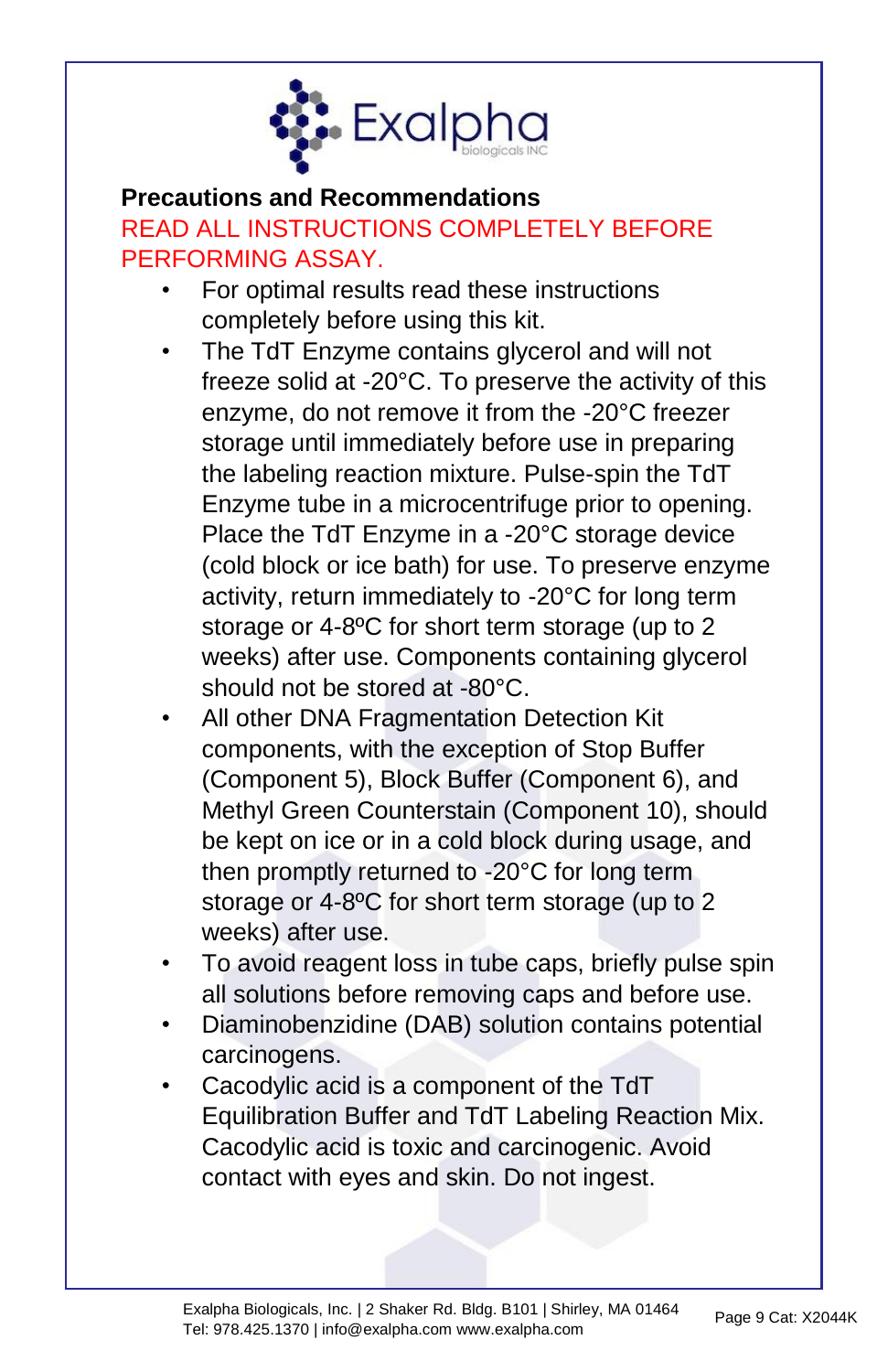

- Gloves, lab coat, and protective eyewear should be worn. Refer to your institutions health and safety guidelines for appropriate procedures.
- Separate protocols have been provided for the end labeling of paraffin-embedded tissue sections, tissue cryosections, and cell preparations fixed on slides. See 'Application Notes' at the end of this manual for tips on performing these procedures.
- Incubation time for Proteinase K, DNase I, and labeling may need to be empirically determined for your particular cell type and slide preparation. Use this protocol as a guideline.
- The use of coverslips is recommended during the labeling step to assure even distribution of the reaction mixture and to prevent loss due to evaporation during incubation.
- A humidified chamber should be used for all steps indicated to prevent reagent loss from evaporation.

#### **Procedure Outline**

Paraffin-Embedded Sections

| <b>Activity</b>                             | <b>Time</b><br>(min) |
|---------------------------------------------|----------------------|
| Rehydrate samples.                          | 29                   |
| Rinse with 1XTBS.                           | 5                    |
| Permeabilize samples using Component 1.     | 20                   |
| Rinse with 1XTBS.                           | 5                    |
| Inactivate endogenous peroxidases. Incubate | 5                    |
| with $3\%$ H <sub>2</sub> O <sub>2.</sub>   |                      |
| Rinse with 1XTBS.                           | 5                    |
| Equilibrate samples with Component 2.       | 30                   |
| Add Component 4 to Component 3 and          | 90                   |
| incubate.                                   |                      |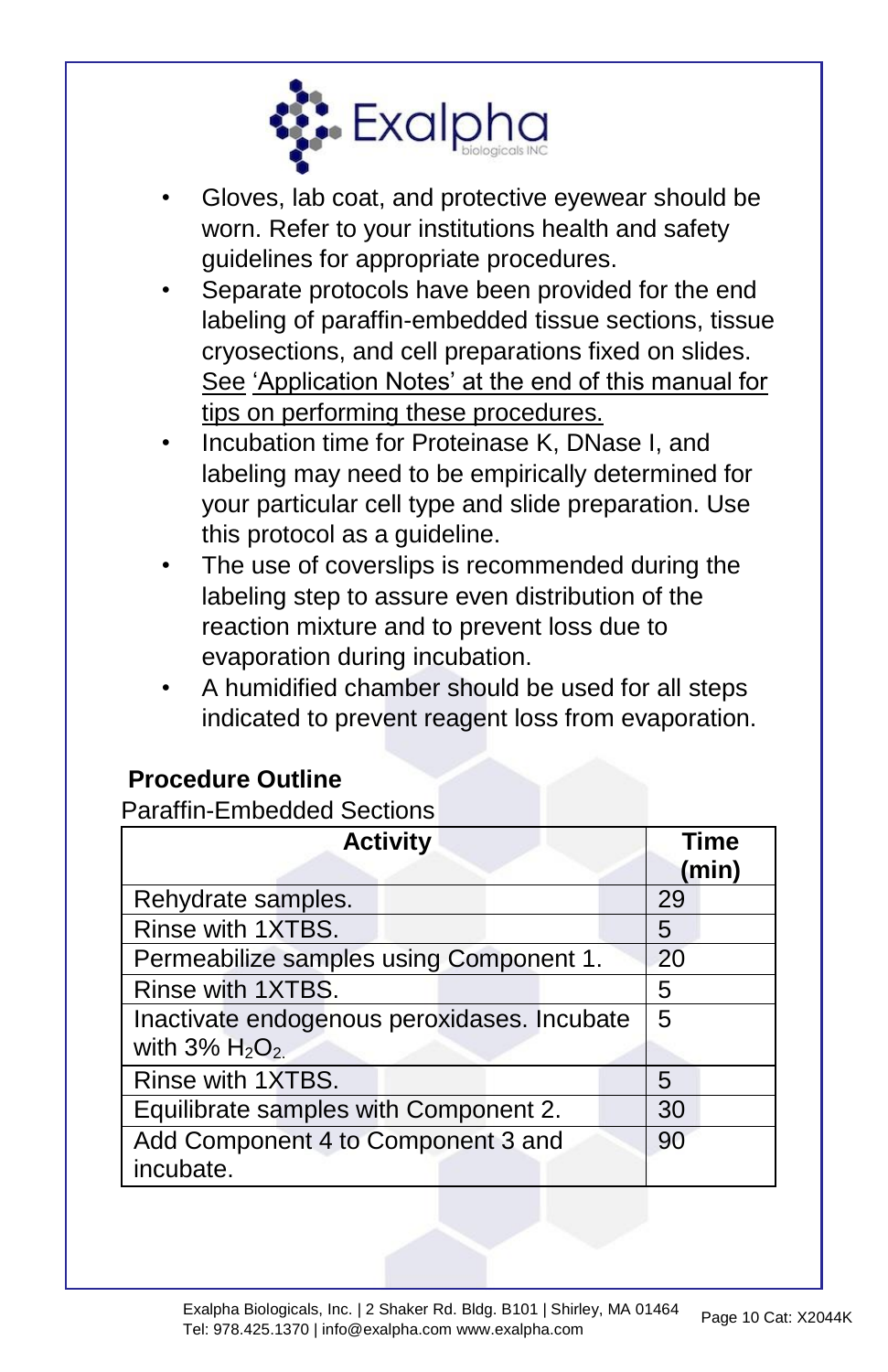

| <b>Activity</b>                                                        | Time<br>(min) |
|------------------------------------------------------------------------|---------------|
| Rinse with 1XTBS.                                                      | 5             |
| Terminate reaction with Component 5.                                   | 5             |
| Rinse with 1XTBS.                                                      | 5             |
| Block samples with Component 6.                                        | 10            |
| Dilute Component 7 to 1x and add to each<br>slide.                     | 30            |
| Rinse with 1XTBS.                                                      | 5             |
| Prepare DAB Solution (Components 8 & 9)<br>and add to all slides.      | 15            |
| Rinse with $dH_2O$ .                                                   | 5             |
| Counterstain with Component 10.                                        | $1 - 3$       |
| Dehydrate with 100% ethanol - 100% Xylene<br>and mount with coverslip. | 15            |

## **Detailed Assay Protocol**

DO NOT LET THE SPECIMEN DRY OUT DURING OR BETWEEN ANY STEP ! (if necessary, cover or immerse the specimen in 1X TBS to keep hydrated)

#### **1. Rehydration of tissue**

- 1.1. Immerse slides in xylene for 5 minutes at room temperature. Repeat (total two 5 minute incubations). NOTE: Xylene should be changed frequently.
- 1.2. Immerse slides in 100% ethanol for 5 minutes at room temperature. Repeat (total two 5 minute incubations).
- 1.3. Immerse slides in 90% ethanol for 3 minutes at room temperature.
- 1.4. Immerse slides in 80% ethanol for 3 minutes at room temperature.
- 1.5. Immerse slides in 70% ethanol for 3 minutes at room temperature.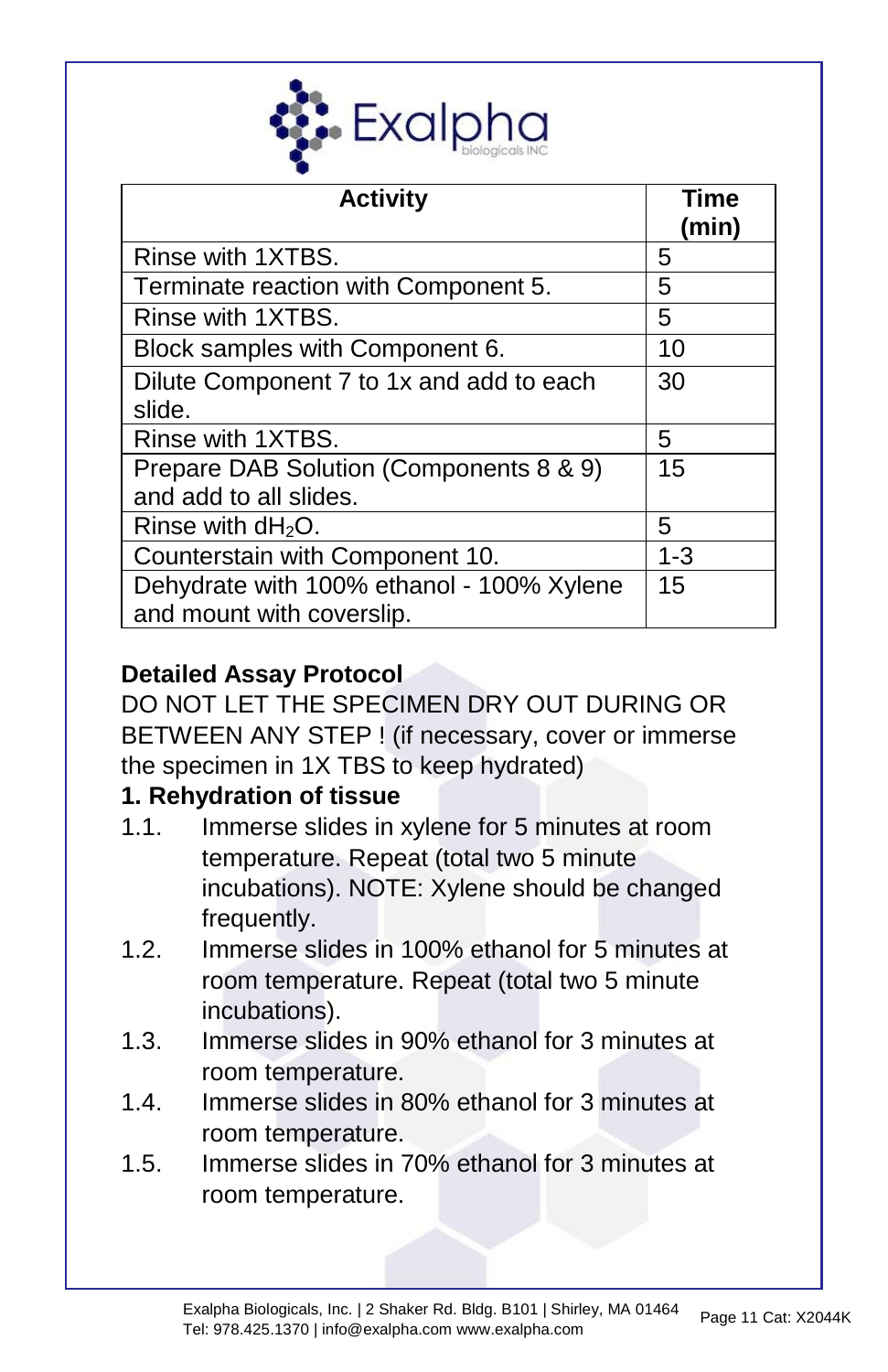

1.6. Rinse slides briefly with 1X TBS for 5 minutes and carefully dry the glass slide around the specimen.

\* To help contain small reaction volumes around the specimen, it may be helpful at this point to encircle the specimen using a waxed pen or a hydrophobic slide marker (Pap Pen).

## **2. Permeabilization of Specimen**

- 2.1. Dilute Proteinase K (Component 1) 1:100 in  $dH_2O$ (mix 1 μl of Component 1, Proteinase K, plus 99 μl dH2O per specimen).
- 2.2. Cover the entire specimen with 100 μl of Proteinase K solution prepared above and incubate at room temperature for 20 minutes.
- 2.3. Rinse slide with 1X TBS for 5 minutes.
- 2.4. Gently tap off excess liquid and carefully dry the glass slide around the specimen using a kimwipe or other adsorbent material. Care should be taken to not touch the specimen.

### **3. Quenching: Inactivation of Endogenous Peroxidases**

- 3.1. Dilute 30%  $H_2O_2$  1:10 in methanol (mix 10 µl 30%  $H<sub>2</sub>O<sub>2</sub>$  with 90 µl methanol per specimen).
- 3.2. Cover the entire specimen with 100  $\mu$ l of 3% H<sub>2</sub>O<sub>2</sub>. Incubate at room temperature for 5 minutes.
- 3.3. Rinse slide with 1X TBS for 5 minutes.
- 3.4. Gently tap off excess liquid and carefully dry the glass slide around the specimen.

## **4. Equilibration**

4.1. Cover the entire specimen with 100 ul of TdT Equilibration Buffer provided (Component 2). Incubate at room temperature for 30 minutes. During the last five minutes of this incubation prepare the Labeling Reaction Mixture.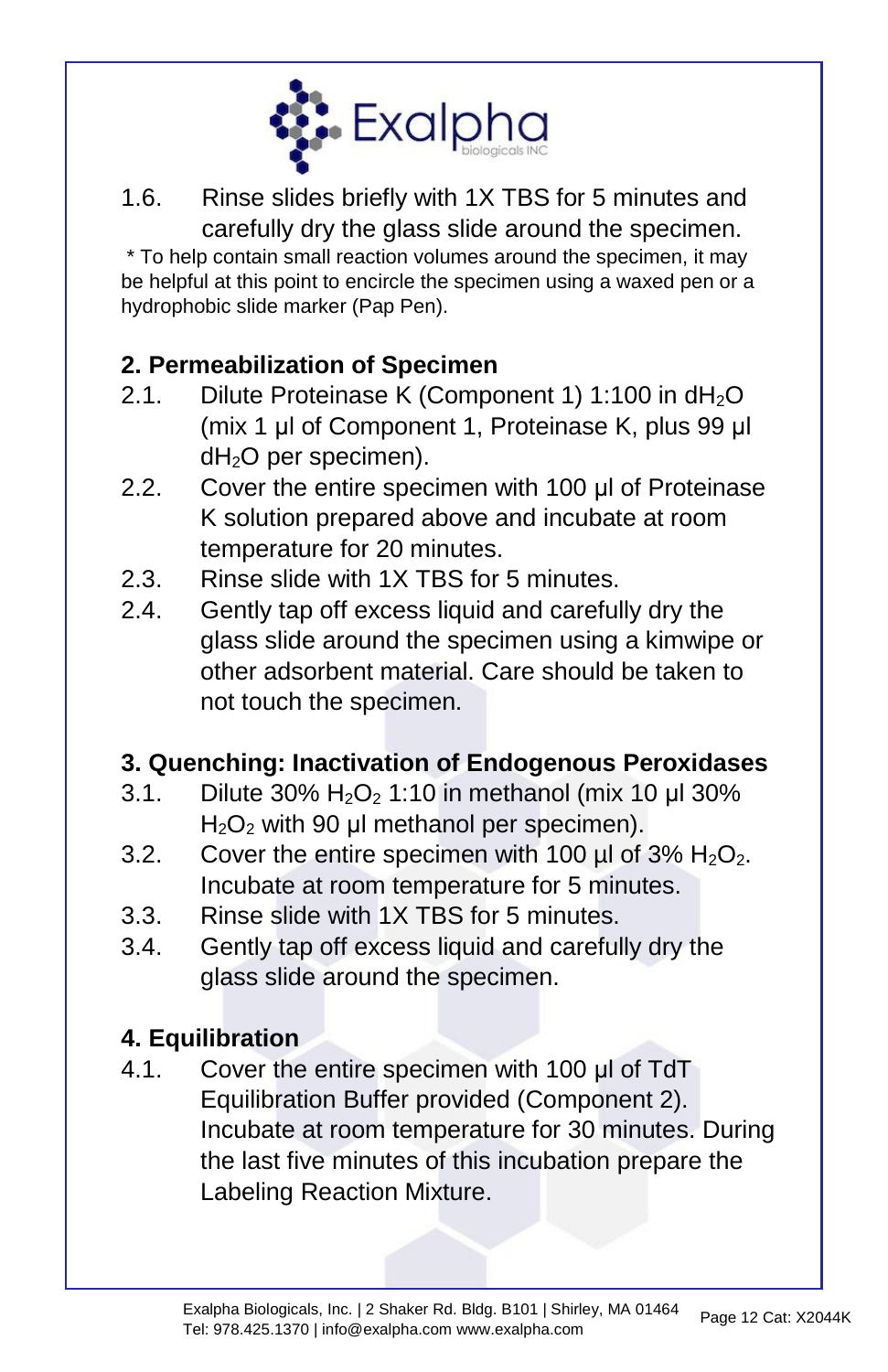

#### **5. Labeling Reaction**

- 5.1. Prepare the working TdT Labeling Reaction Mixture as follows: Pulse-spin the TdT Enzyme tube in a microcentrifuge prior to opening. Prepare only enough TdT Labeling Reaction Mix only for the number of samples/slides to be labeled. For each sample to be labeled add 1 μl TdT Enzyme (Component 4) to 39.0 μl TdT Labeling Reaction Mix (Component 3) in a clean microfuge tube, mix gently and keep on ice or a cold block until use.
- 5.2. Carefully blot the TdT Equilibration Buffer from the specimen, taking care not to touch the Specimen.
- 5.3. Immediately apply 40 μl of TdT Labeling Reaction Mixture (prepared above) onto each specimen and cover the specimen with a coverslip to assure even distribution of the reaction mixture and prevent loss due to evaporation during incubation.
- 5.4. Place slides in a humidified chamber and incubate at room temperature (at least 22ºC) for 1.5 hours. NOTE: If room temperature is below 22ºC the use of a 37ºC incubator is recommended.

### **6. Termination of Labeling Reaction**

- 6.1. Locate the Stop Buffer (Component 5). If a precipitate is present, warm the Stop Buffer to 37ºC for five minutes or until precipitate is no longer evident.
- 6.2. Remove coverslip\* and rinse slide with 1X TBS for 5 minutes.

\* HELPFUL HINT: Cover slip is best removed by submerging the slide in TBS solution in a Coplin jar or beaker and allowing cover slip to gently slide off specimen. A glass cover slip is best but plastic cover slip may be used.

6.3. Cover the entire specimen with 100 μl of Stop Buffer. Incubate at room temperature for 5 minutes.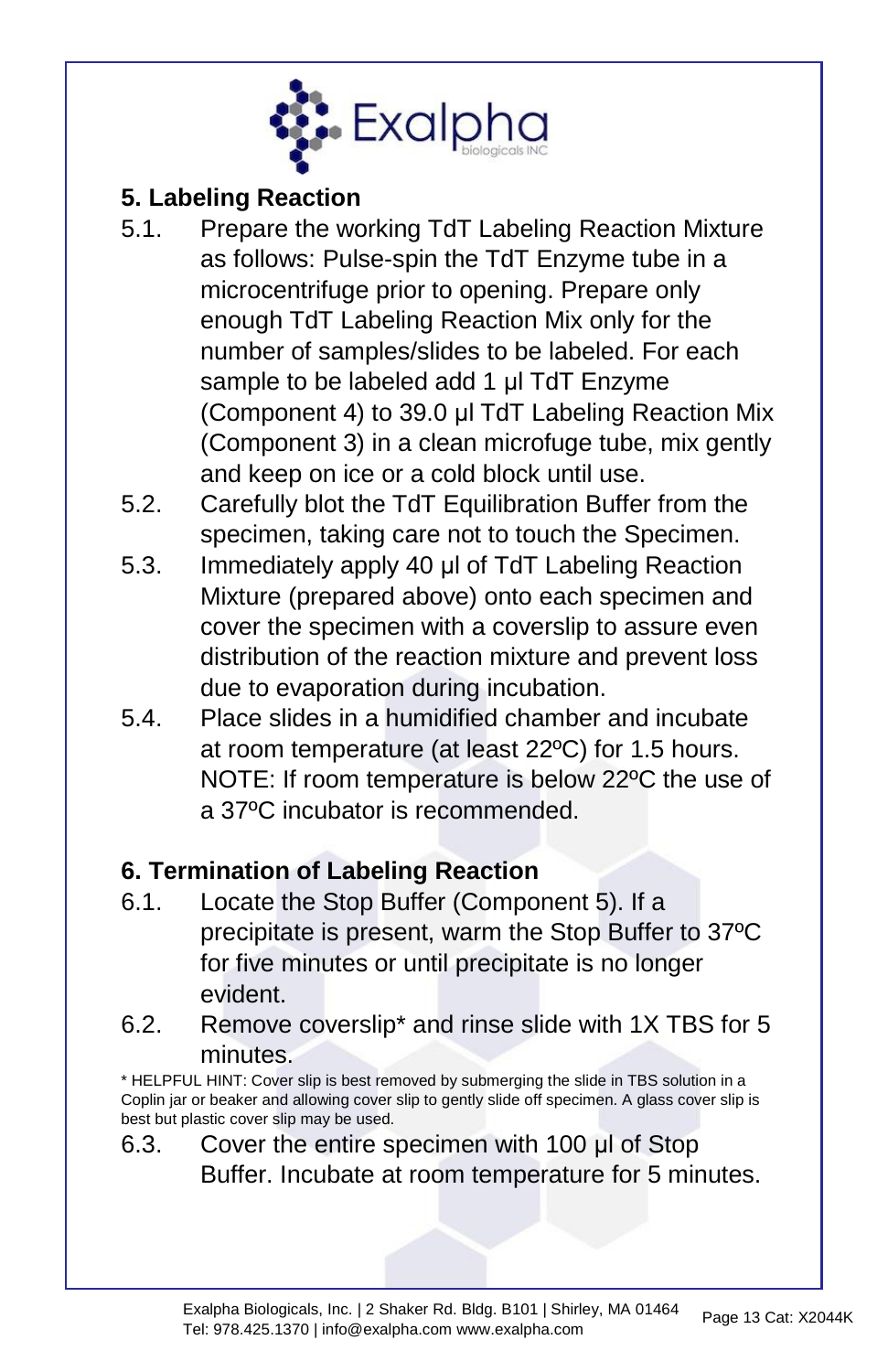

- 6.4. Rinse slide with 1X TBS for 5 minutes.
- 6.5. Gently tap off excess liquid and carefully dry the glass slide around the specimen.

## **7. Blocking**

7.1. Cover the entire specimen with 100 μl of Block Buffer (Component 6). Incubate at room temperature for 10 minutes. During the last 5 minutes of blocking prepare the Streptavidin-HRP Conjugate solution.

## **8. Detection**

- 8.1. Dilute the 25X Streptavidin-HRP Conjugate (Component 7) 1:25 in Block Buffer (Component 6) by mixing 4 μl 25X Streptavidin-HRP Conjugate with 96 μl Block Buffer per specimen. Prepare only enough working solution for the number of slides/specimens being processed. Keep on ice or a cold block until ready to use.
- 8.2. Carefully blot the Block Buffer from the specimen, taking care not to touch the specimen. Immediately apply 100 μl of diluted 1X Streptavidin-HRP Conjugate to the specimen.
- 8.3. Place slides in a humidified chamber and incubate at room temperature for 30 minutes.
- 8.4. Rinse slides with 1X TBS for 5 minutes.

### **9. Development**

- 9.1. Gently tap off excess liquid and carefully dry the glass slide around the specimen.
- 9.2. Prepare working DAB solution by adding 4 µl DAB Concentrate (Component 8) to 116 µl DAB Reaction Buffer (Component 9) (1:30 ratio). Prepare only enough working DAB solution for specimens to be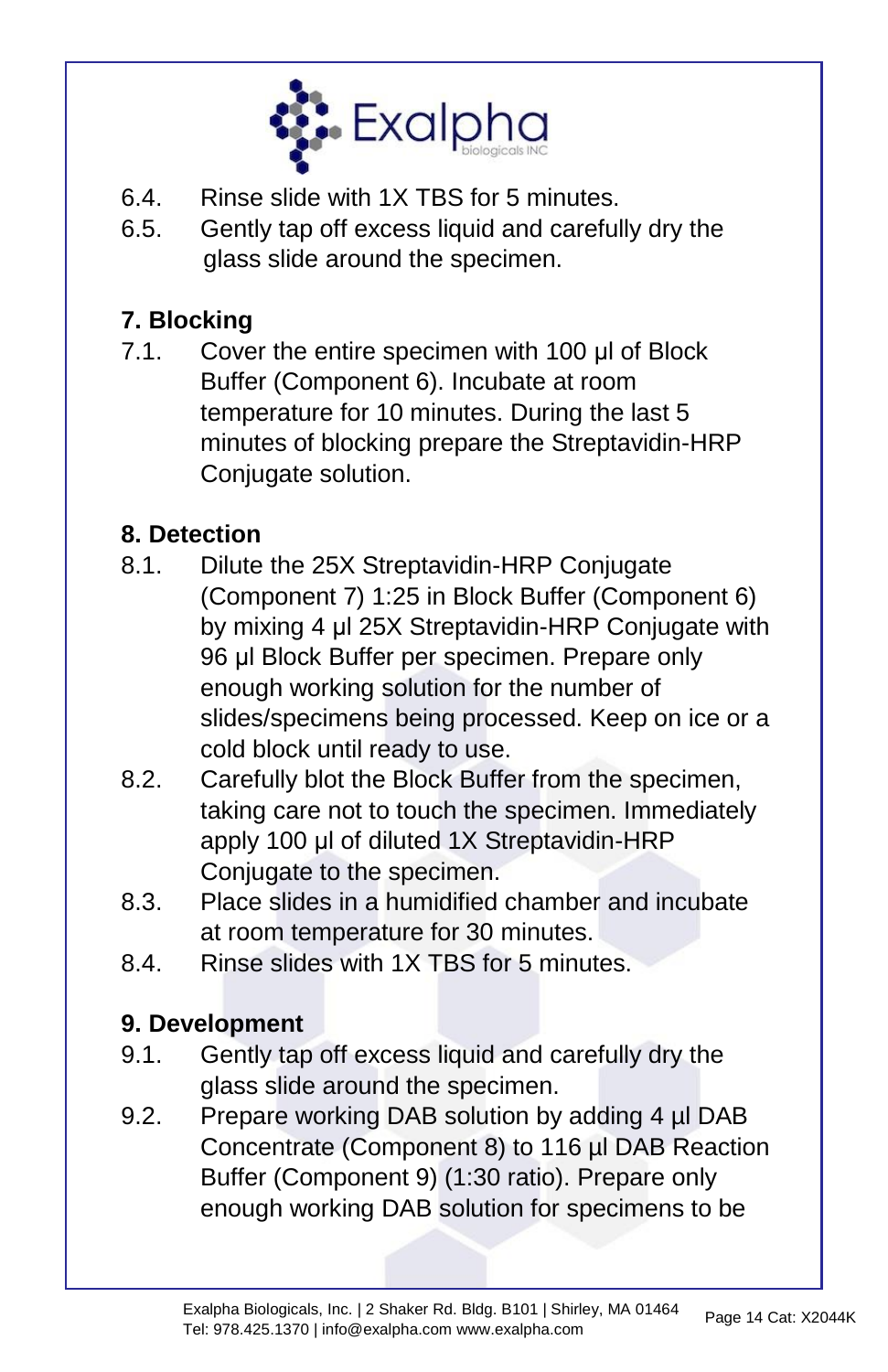

processed. Do not store diluted DAB solution. Prepare fresh on each occasion.

- 9.3. Cover the entire specimen with 100 μl of DAB solution prepared in section 9.2 above. Incubate at room temperature for 15 minutes.
- 9.4. Rinse slides gently with  $dH_2O$ .

## **10. Counterstain and Storage**

- 10.1. Immediately cover the entire specimen with 100 μl of Methyl Green Counterstain solution provided (Component 10).
- 10.2. Incubate at room temperature for 1-3 minutes.
- 10.3. Press an edge of the slide against an absorbent towel to draw off most of the counterstain and place in a coplin jar slide holder.
- 10.4. Dip slides 2-4 times into 100% ethanol.
- 10.5. Blot slides briefly on an absorbent towel.
- 10.6. Repeat step 4 using fresh 100% ethanol. Blot slides briefly on an absorbent towel.
- 10.7. Dip slides 2-4 times into 100% Xylene.
- 10.8. Wipe excess Xylene from back of slide and around specimen.
- 10.9. Mount a glass coverslip using a mounting media (such as Permount® ) over the specimen.

## **Application Notes:**

### **A. How to make a humidified chamber.**

A simple humidified chamber may be constructed using an empty plastic pipette box, Tupperware™ (or other plastic container with lid). Place a moist paper towel or Kimwipe™ on the bottom taking care not to over wet. Place slides carefully onto moist surface or construct a support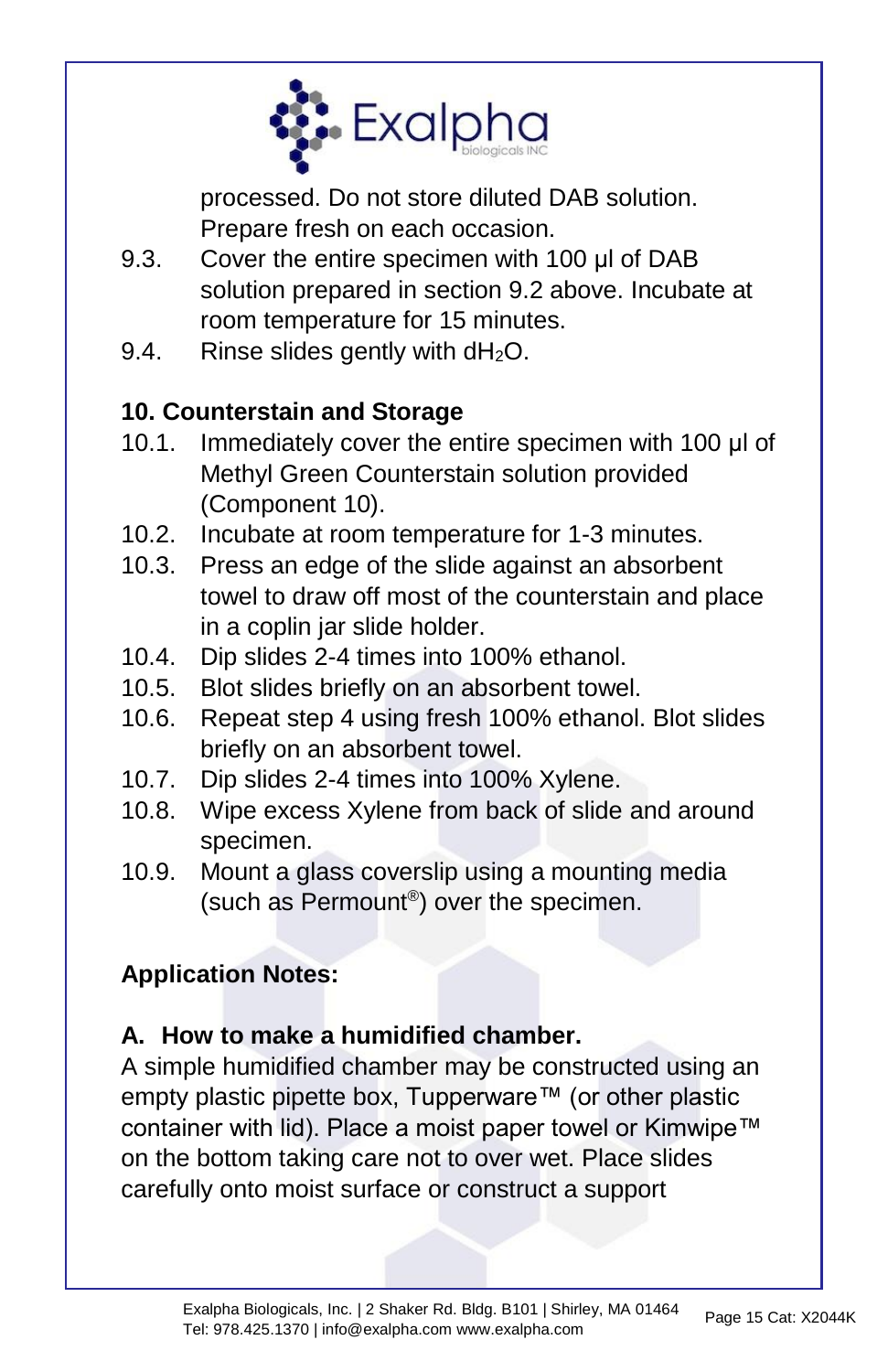

scaffolding using plastic pipettes and place slides onto this support.

## **B. Using the DNA Fragmentation Detection Kit with Tissue Cryosections**

This protocol is similar the protocol for paraffin-embedded tissue sections EXCEPT that the deparaffinization step is replaced with a short hydration step and permeabilization with Proteinase K is performed for only 10 minutes. Fixation of cryopreserved tissue is required prior to performing the assay.

\* To avoid loss of tissue from glass slides during washing steps, it is recommended that slides be gently dipped 2-3 times into a beaker of 1X TBS rather than rinsed with a wash bottle.

\* DO NOT LET THE TISSUE DRY OUT BETWEEN OR DURING ANY STEP. If additional time is needed between steps to prepare reagents etc. cover or immerse the slides in 1X TBS to keep hydrated until use.

Tissue Fixation and Hydration

- 1. Immerse slides in 4% formaldehyde (prepared in 1X PBS) for 15 minutes at room temperature.
- 2. Gently drain off excess liquid and carefully dry the glass slide around the specimen.
- 3. Immerse slides in 1X TBS for 15 minutes at room temperature.
- 4. Carefully dry the glass slide around the specimen.

\* To help contain small reaction volumes around the specimen, it may be helpful at this point to encircle the specimen using a waxed pen (Pap pen) or a hydrophobic slide marker.

Permeabilization of Specimen

1. Dilute Proteinase K (Component 1) 1:100 in dH<sub>2</sub>O (mix 1 μl of Component 1, Proteinase K, plus 99 μl  $dH<sub>2</sub>O$  per specimen).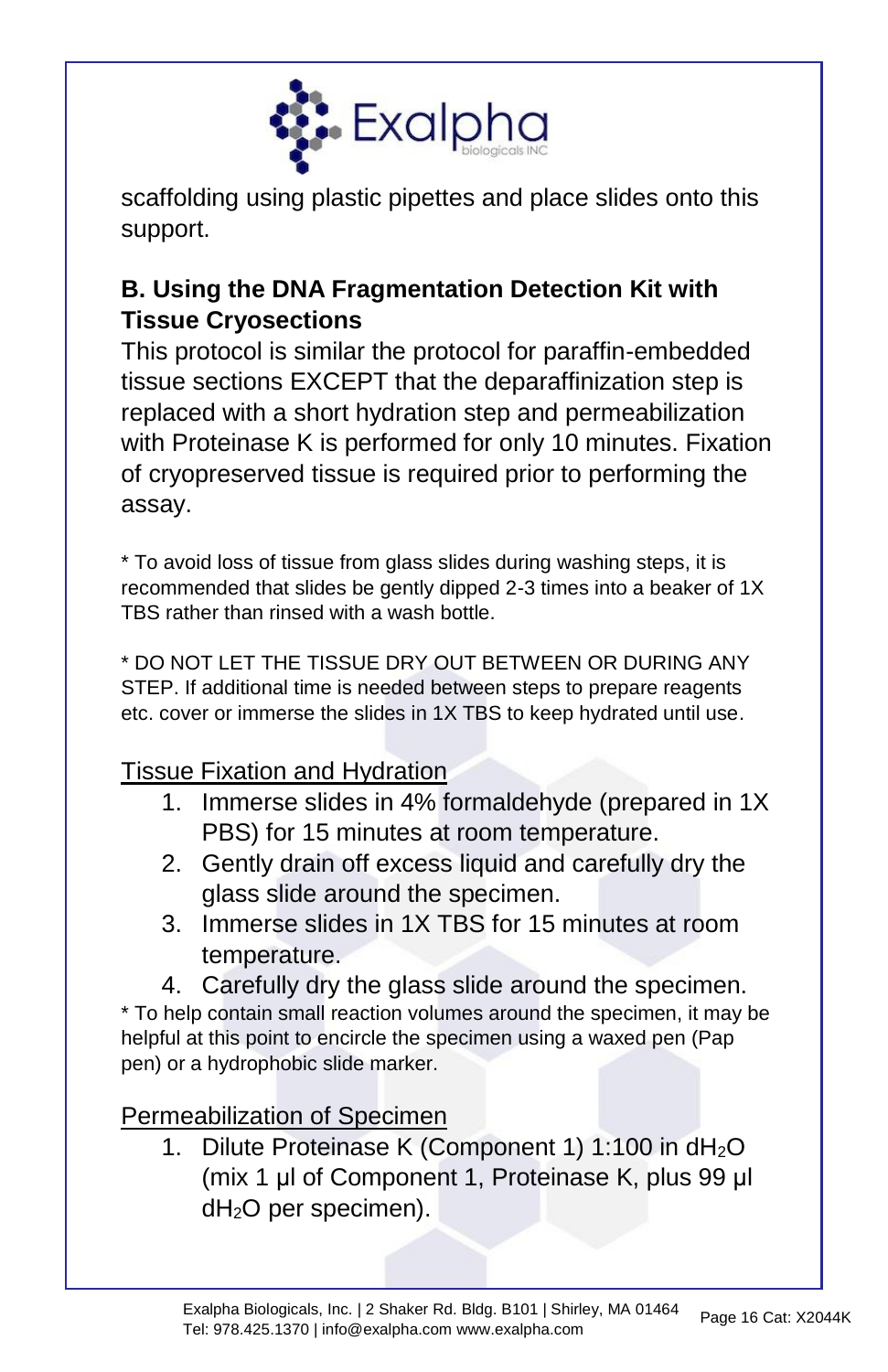

- 2. Cover the entire specimen with 100 μl of Proteinase K solution prepared above and incubate at room temperature for 10 min. DO NOT OVERINCUBATE.
- 3. Rinse slide with 1X TBS for 5 minutes.
- 4. Gently tap off excess liquid and carefully dry the glass slide around the specimen using a Kimwipe or other adsorbent material. Care should be taken to not touch the specimen.

All remaining steps are identical to those steps outlined for paraffin-embedded tissue sections. Proceed from Quenching: Inactivation of Endogenous Peroxidases and complete procedure.

Care should be taken during wash steps to avoid losing tissue sections. Washing by gentle emersion is recommended.

## **C. Using the DNA Fragmentation Detection Kit with Fixed Cell Preparations**

Procedure for fixing cell suspensions or cell lines as preparation for performing the DNA Fragmentation Detection Kit procedure.

### Fixing Cell Preparations

Cells grown in suspension (suspension cultures etc.) can be fixed and attached to slides.

- 1. Cells are pelleted by gentle centrifugation for 5 minutes at 4°C.
- 2. Wash cells 2X with cold (4°C) PBS.
- 3. Cells are then resuspended in 4% formaldehyde (in PBS) at a cell density of 1x10<sup>6</sup>/ml and incubated at room temperature for 10 minutes.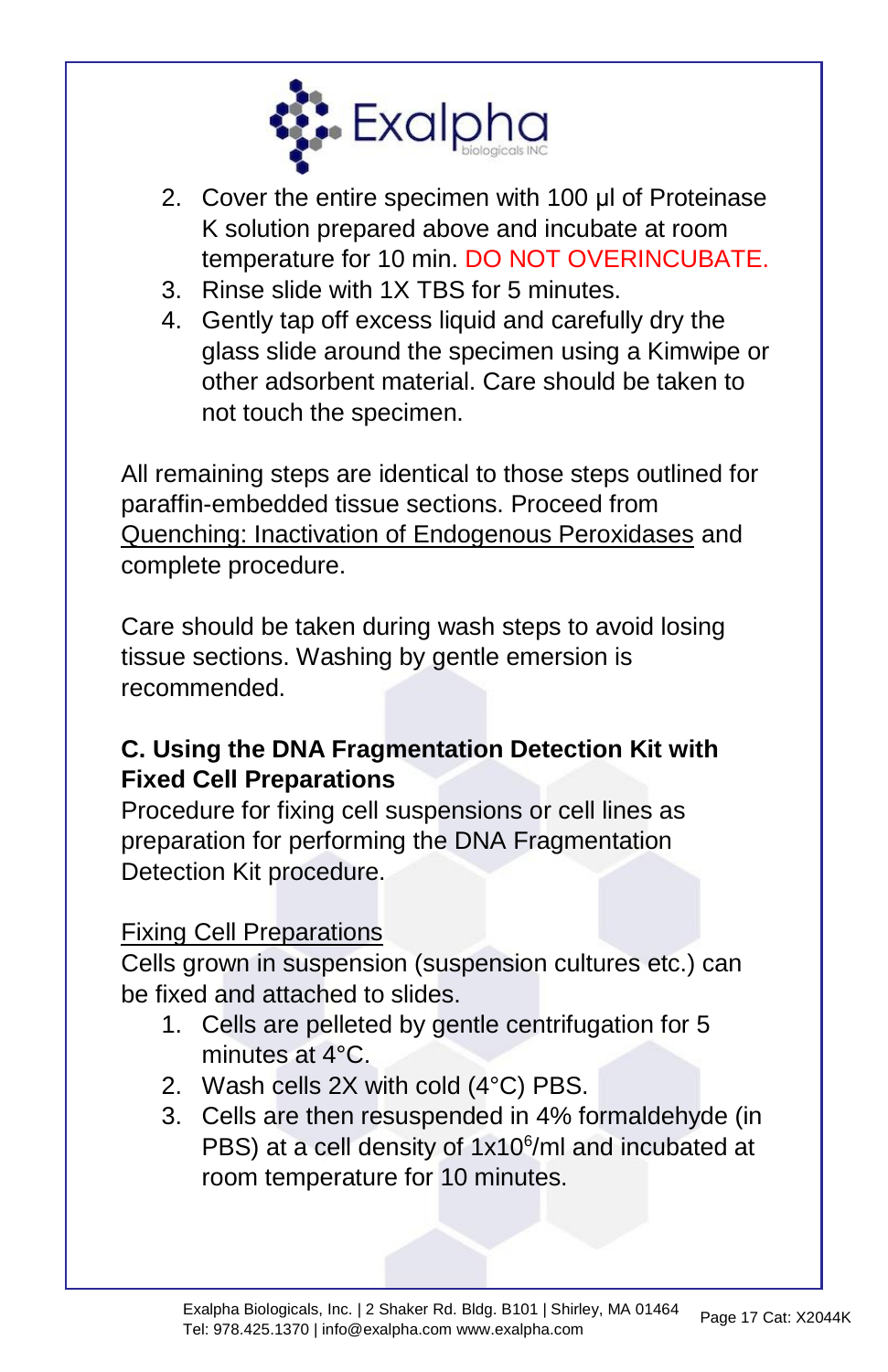

- 4. Cells are pelleted by gentle centrifugation for 5 minutes at room temperature and resuspended, at the same concentration, in 80% ethanol.
- 5. Store fixed cells at 4°C.
- 6. Fixed cells (100-300 μl) can be immobilized onto glass slides by directly placing the cell suspension onto the slide and allowing to air dry. The use of a cytospin may also be used – follow manufacturer's recommendation for slide preparation.

NOTE: Pre-coating slides with poly-L-lysine may enhance cell adherence. Store cytospun samples at -20°C. Slides may be stored for up to 6 months at -20ºC until used.

This protocol varies from the standard DNA Fragmentation Detection Kit procedure for paraffin-embedded tissue sections. Replace the deparaffinization step with a rehydration step. Permeabilization with Proteinase K is performed for only 5 minutes.

NOTE: To avoid loss of cells from glass slides during washing steps, it is recommended that slides be dipped 2-3 times into a beaker of 1X TBS rather than rinsed with a wash bottle.

NOTE: DO NOT LET THE CELLS DRY OUT BETWEEN OR DURING ANY STEP. If necessary cover or immerse the slide in TBS to keep hydrated.

### **Rehydration**

- 1. Immerse slides in 1X TBS for 15 min at room temperature.
- 2. Carefully dry the glass slide around the specimen. To help contain small reaction volumes around the specimen, it may be helpful at this point to encircle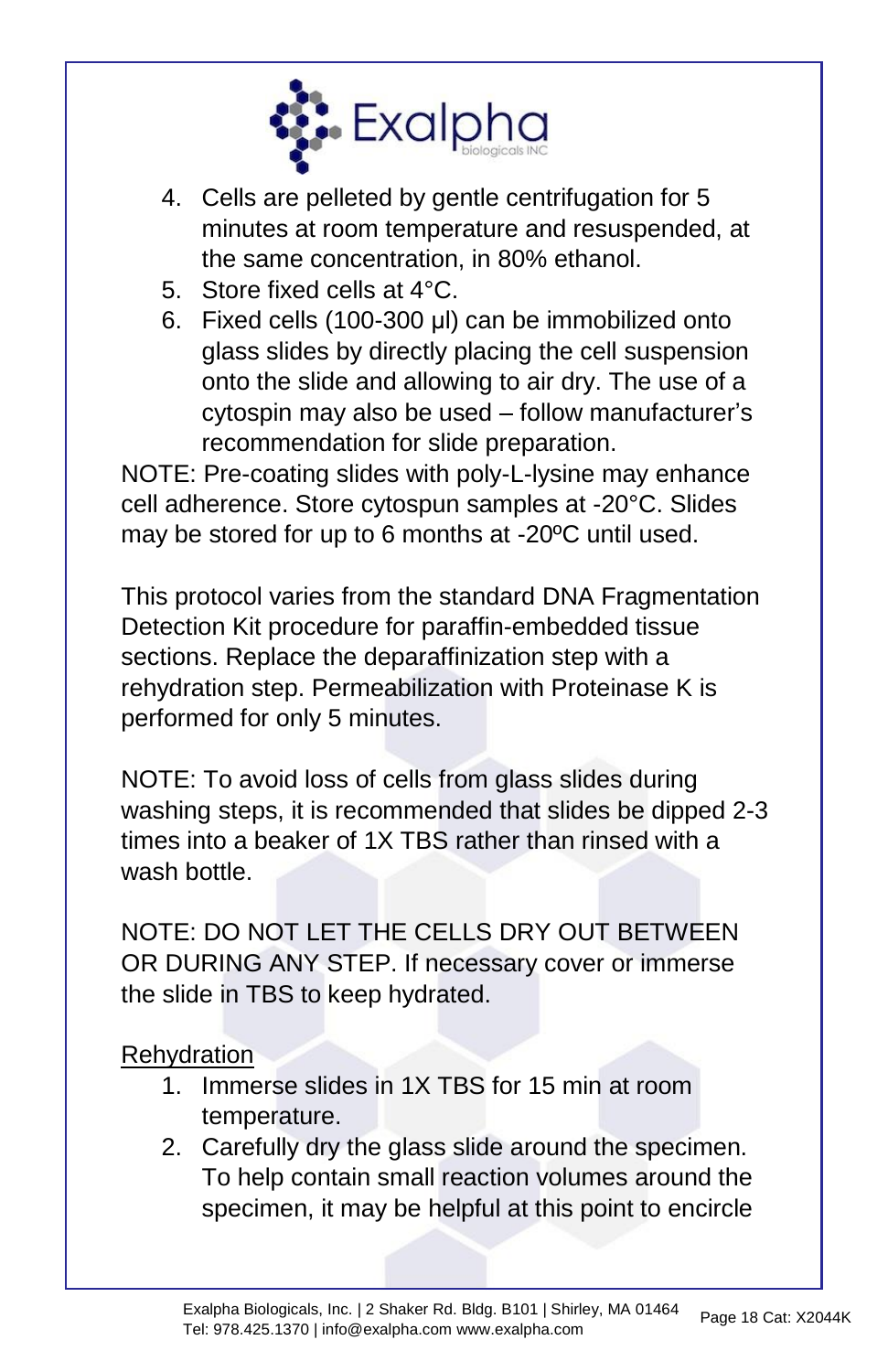

the specimen using a waxed pen or a hydrophobic slide marker (pap pen).

Permeabilization of specimen

- Dilute Proteinase K (Component 1) 1:100 in  $dH_2O$ (mix 1 μl of Component 1, Proteinase K, plus 99 μl  $dH<sub>2</sub>O$  per specimen).
- 2. Cover the entire specimen with 50 -100 μl of Proteinase K solution.
- 3. Incubate at room temperature for 5 min. DO NOT OVERINCUBATE.
- 4. Dip slide 2-3 times into a beaker of 1X TBS.
- 5. Gently tap off excess liquid and carefully dry the glass slide around the specimen.

All remaining steps are identical to those steps outlined for paraffin-embedded tissue sections. Proceed from Quenching: Inactivation of Endogenous Peroxidases and complete procedure.

### **Evaluation of Results**

An apoptosis end point, indicative of positive staining in the DNA Fragmentation Detection Kit assay, is represented by a dark brown (DAB) signal. Lighter shades of brown and/or shades of blue-green to greenish tan indicate a nonreactive/negative cell.

Since 3'-OH ends of DNA fragments generated during apoptosis are concentrated within the nuclei and apoptotic bodies, morphology as well as DAB staining can and should be used to interpret DNA Fragmentation Detection Kit results. Characteristic morphological changes during apoptosis are well characterized and should be used as verification of programmed cell death. Non-apoptotic cells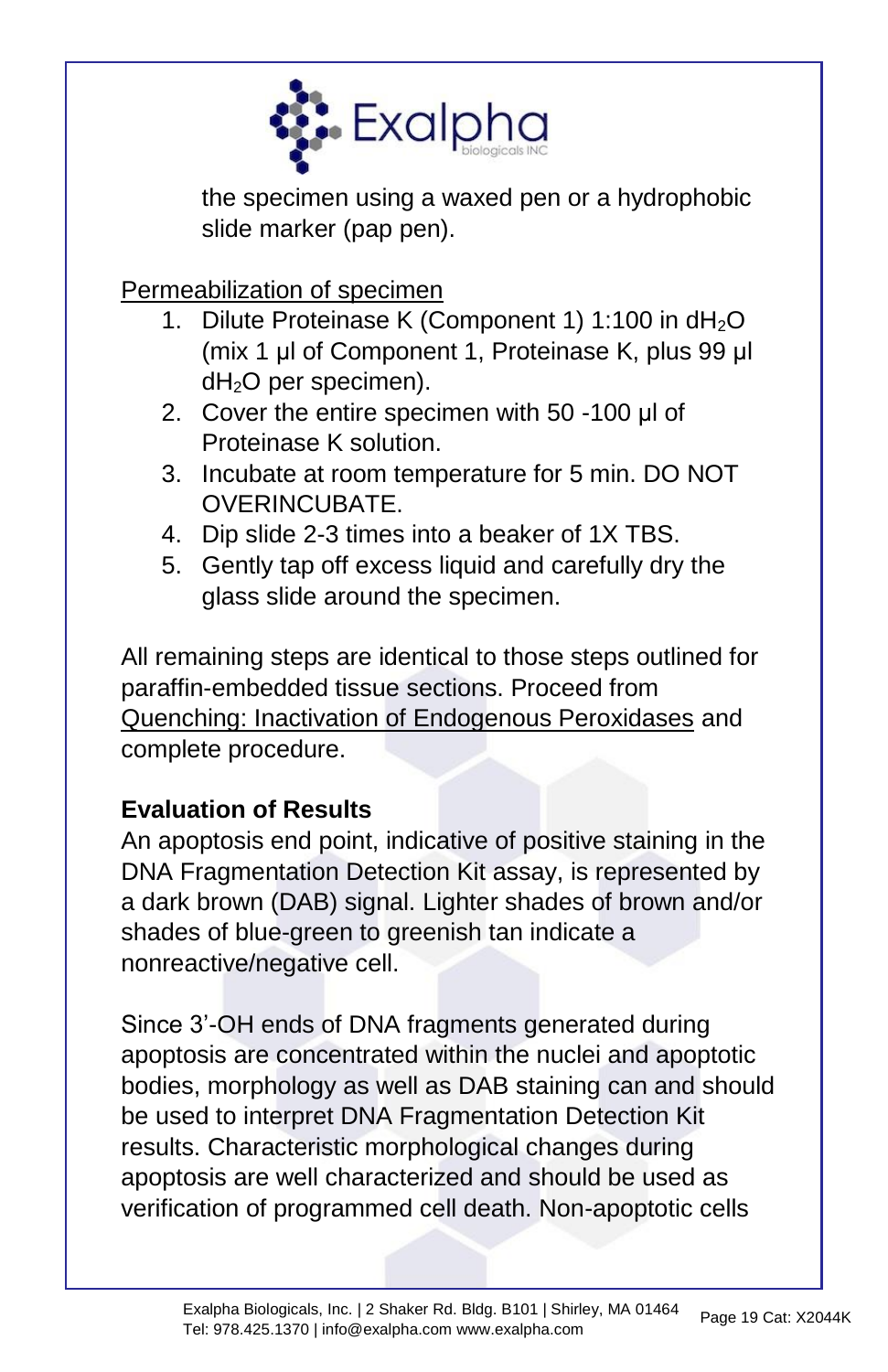

do not incorporate significant amounts of biotin labeled nucleotide since they lack free 3'-OH ends (indicative of apoptosis).

After performing the DNA Fragmentation Detection Kit test, careful evaluation of the slides should be performed using a light microscope.

## **Generation of Control Samples**

## **A. Generation of Negative Control**

An appropriate negative control to employ is the elimination of the TdT enzyme from a duplicate slide. Simply perform the DNA Fragmentation Detection Kit test as outlined and substitute dH<sub>2</sub>O for the TdT in the Labeling Reaction Mixture or keep the specimen in reaction buffer (with a cover slip to prevent drying out) during the labeling step. Perform all other steps as described in the manual. This is a suitable control for endogenous peroxidases and nonspecific conjugate binding or background in the assay. A nonapoptotic control is also a useful control. A delay in fixation or routine mechanical manipulation may result in the unwanted breakage of DNA that could be read as apoptosis.

### **B. Generation of Positive Control**

A positive control can be generated from your slides (or any commercially available slide preparation of any species or tissue - slides of 10 μm thickness are preferred) by treating the slide(s) with DNase I.

Prepare a 0.5 MU/ml DNase I solution in 1X TBS with 1 mM MgSO4. Add 100 µl of the 0.5 MU/ml DNase to each positive control slide immediately following the wash step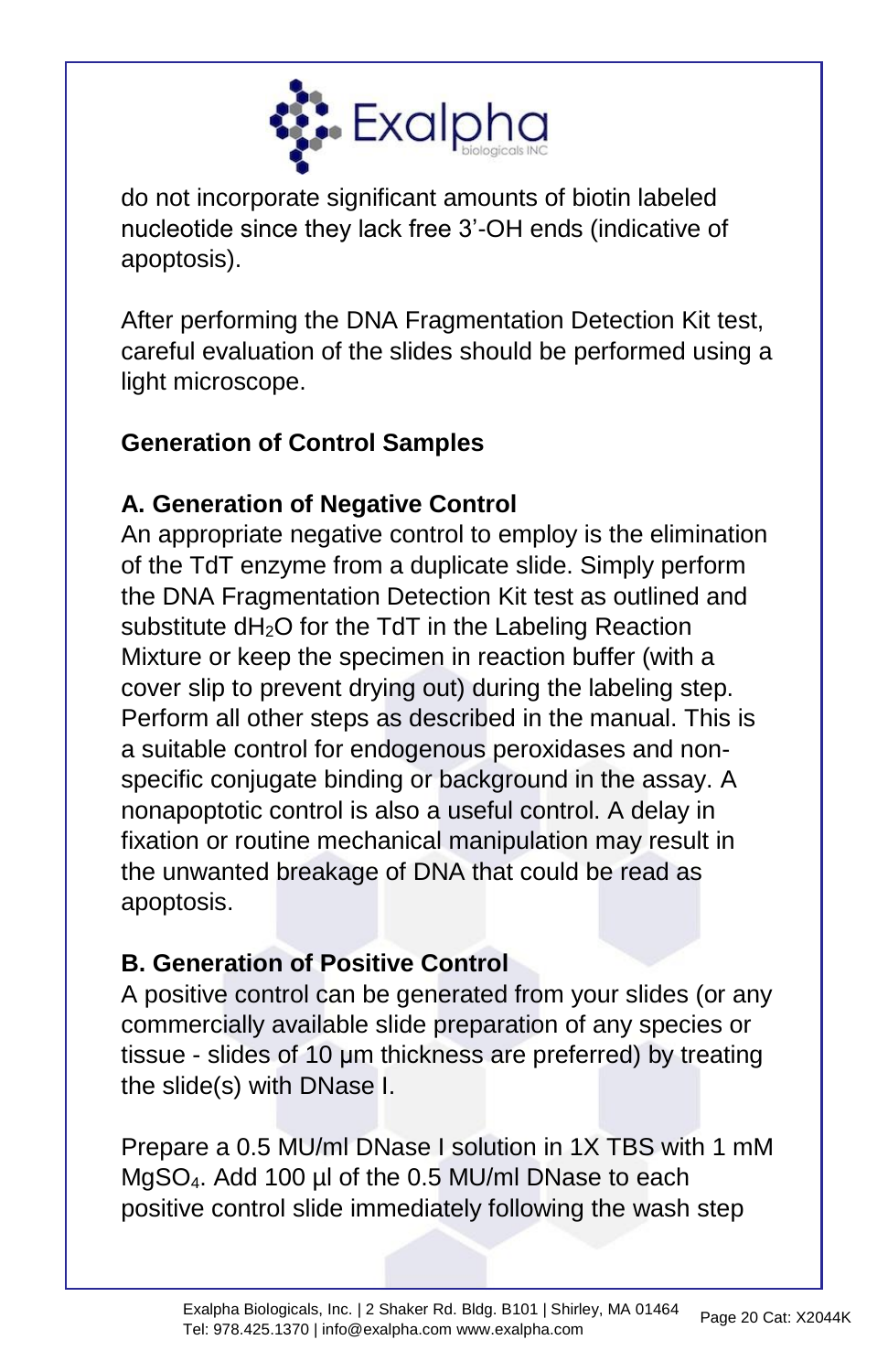

after the Proteinase K treatment step. Incubate for 20 minutes at room temperature or 10 minutes at 37°C. Wash in 1X TBS for 5 minutes.

Perform all other steps as described in the DNA Fragmentation Detection Kit manual.

The DNase I treatment will fragment DNA in normal cells, generating free 3'-OH groups identical to those generated during apoptosis.